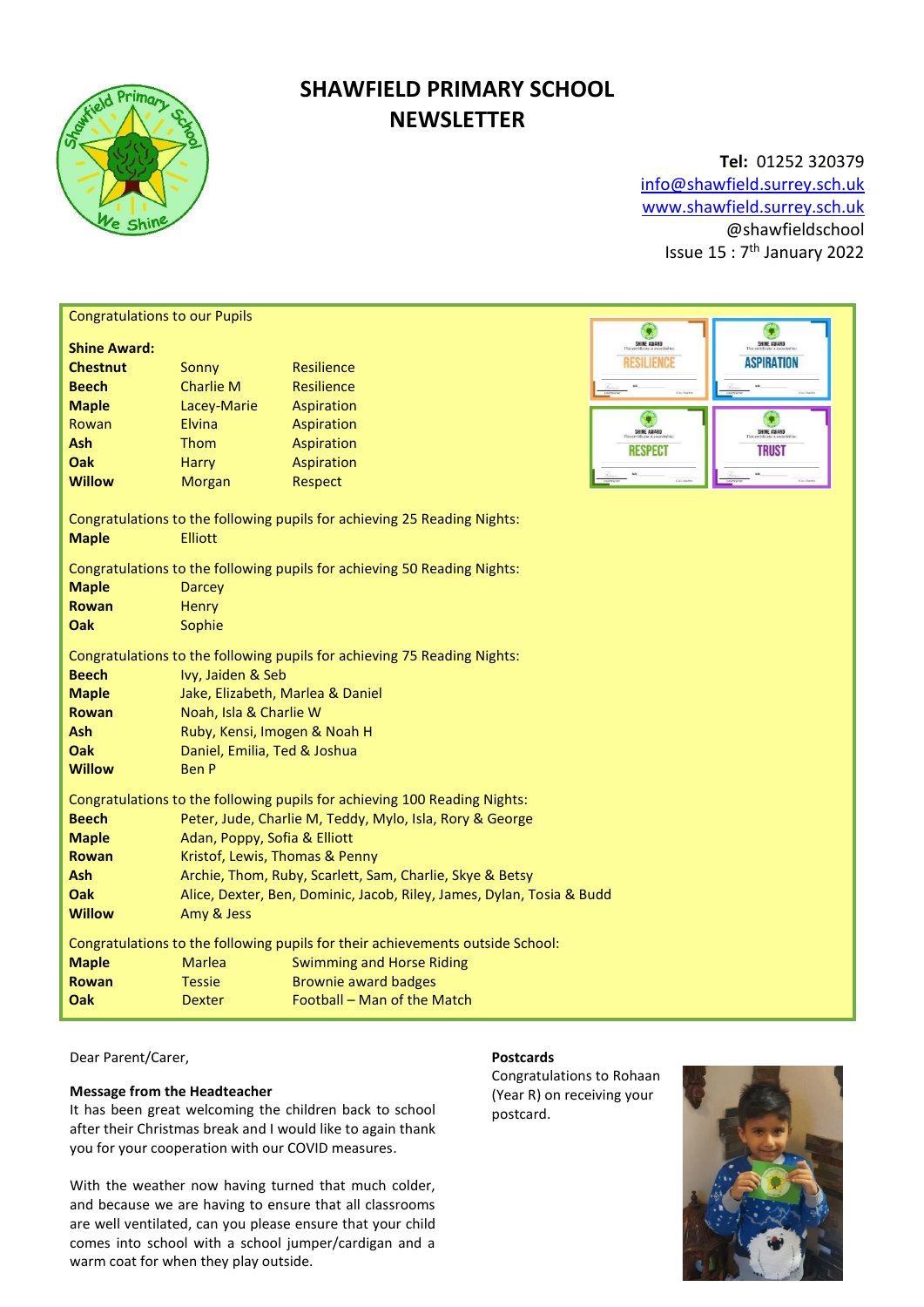## **URGENT REMINDER**

**Primary School Admissions for September 2022 If your child is due to start primary school in September 2022 the closing date to submit your primary application Saturday 15th January 2022.**

Apply online via the Surrey County Council website, [www.surreycc.gov.uk/admissions.](http://www.surreycc.gov.uk/admissions) If you do not have internet access at home, you can use the internet at your local library for free or speak to the school office.

## **Lunch Menu – Changes at short notice**

Unfortunately, due to the sharp rise in COVID cases over the last few weeks, delivery of supplies to our kitchen have been affected which has resulted in our lunch menu having to be changed at short notice.

We understand this can be unsettling for the children and our kitchen is trying their best to ensure the menu stays as planned where possible. We are already aware that Monday's Week 3 menu has had to change, so please refer to the attached menu for the changes.

## **School Lunches**

With effect from the 4<sup>th</sup> January the cost of a school lunch has increased to **£2.40 a day**.

## **Open Mornings/Afternoons**

The last of our school tour dates for parents whose children are due to start primary school in September 2022 are:

| Thursday 13 <sup>th</sup> January 2022 | $10am*$          |  |
|----------------------------------------|------------------|--|
| Thursday 13 <sup>th</sup> January 2022 | 2pm <sup>*</sup> |  |

\*subject to change

These visits give prospective parents the opportunity to have a tour of all the classrooms and an informal talk from myself about Shawfield.

If you or you have any family or friends who have children due to start school next year and would be interested in viewing the school, please contact the school office on 01252 320379 to book one of the dates above. To apply for a school place please visit surreycc.gov.uk/admissions or call 0300 200 1004.

#### **Parking in Staff Car Park**

Please can we politely remind parent's that they should not be parking in the staff car park unless they require use of the disabled bay. This applies at all times.

## **Parent Forum – 24th January**

Our next Parent Forum will take place on **Monday 24th January 2022 at 7pm.**

The Parent Forum is an ideal way for you to work with the school leadership team to share with you our ideas and developments and to gain your thoughts before we move forward. It is a very powerful forum to enable change.

Please email the office [\(info@shawfield.surrey.sch.uk\)](mailto:info@shawfield.surrey.sch.uk) **by Friday 14th January** to advise if you would like to attend. This meeting will take place via TEAMs.

### **Lunch Menu**

Please find attached the Autumn/Winter lunch menu which take us up to Easter for the week commencing 10th January 2022 (Week 3).

## **Confirmed INSET Dates 2021-2022**

We are pleased to announce the remaining INSET dates for this academic year:

Monday 21<sup>st</sup> February 2022 Friday 22<sup>nd</sup> July 2022

Yours sincerely,

Vcorar

**Mr Stephen Corcoran Headteacher**

#### **Community News**

## **Behaviour Helpline**

Mindworks has a new Helpline for family's struggling with their children's behaviour / difficulties which could be related to a neurodevelopmental need, such as ASD/ADHD.

The out-of-hours phone line provides advice to parents and carers and runs from **5pm until 11pm, seven days a week, 365 days a year**. More details can be found at:

[https://www.mindworks-surrey.org/our](https://www.mindworks-surrey.org/our-services/neurodevelopmental-services/out-hours-advice-line)[services/neurodevelopmental-services/out-hours-advice](https://www.mindworks-surrey.org/our-services/neurodevelopmental-services/out-hours-advice-line)[line](https://www.mindworks-surrey.org/our-services/neurodevelopmental-services/out-hours-advice-line)